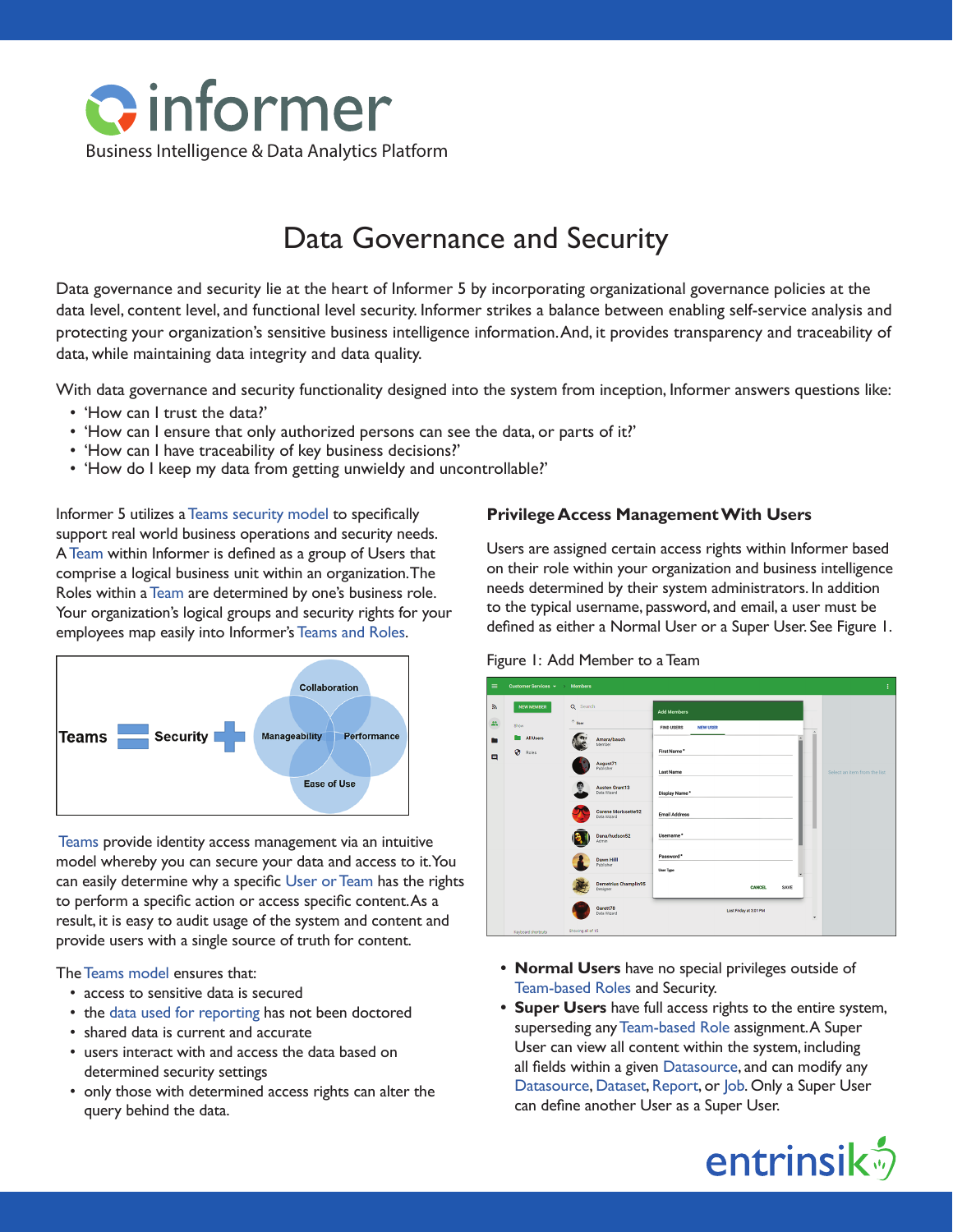## **Identity Access Management With Teams**

While Users are the individuals with access to Informer, typical business intelligence activities within an organization are completed by groups of individuals comprising a department or logical business unit within a department. See Figure 2.

Figure 2: Add a Team

| <b>Cinformer Teams</b> |                                             |                                                               | $\alpha$<br>₩<br>₩           |
|------------------------|---------------------------------------------|---------------------------------------------------------------|------------------------------|
| <b>NEW TEAM</b>        | Q Search                                    |                                                               |                              |
| Show                   | Team                                        | Add a Team                                                    |                              |
| All Teams              | <b>Customer Services</b><br>顑<br>15 members | Team Name*                                                    |                              |
|                        | Marketing<br>ಳ<br>16 members                | 0/255                                                         |                              |
|                        | <b>Finance</b><br>Ш<br>15 members           | $Id$ *<br>0/255<br>This will be used in the URL for your team | Select an item from the list |
|                        | Accounting<br>বত<br>14 members              | Description<br>0/255                                          |                              |
|                        | <b>Human Resources</b><br>÷<br>14 members   | Color<br><b>III</b> Green<br>$\check{}$                       |                              |
|                        | $\mathbf{r}$<br>Ξ<br>14 members             | loon<br>$\bullet$<br>Default<br>۰                             |                              |
|                        | <b>Sales</b><br>14 members                  |                                                               |                              |
|                        |                                             | <b>CANCEL</b><br>SAVE                                         |                              |
| Keyboard shortcuts     | Showing all of 7                            |                                                               |                              |

By nature, different groups have different access rights to business data. And, since members of a group have different functional roles, their access rights within the group differ as well. For example, some members of a department create data content for an organization, while others simply use the data to build business insights.

Every [Team](https://entrinsik.com/informer/informer-teams/) has a Team Landing Page for identity access management. From the Team Page, you can view and manage the list of all Users and their Roles, the list of [Datasets](https://entrinsik.com/informer/datasets/), Reports, and [Datasources](https://entrinsik.com/informer/datasources/) owned by the [Team,](https://entrinsik.com/informer/informer-teams/) and the list of [Datasets](https://entrinsik.com/informer/datasets/), Reports, and [Datasources](https://entrinsik.com/informer/datasources/) shared to the [Team](https://entrinsik.com/informer/informer-teams/).

Defining an individual's role within the [Team](https://entrinsik.com/informer/informer-teams/) is an important aspect of identity access management and adding a Member to a [Team.](https://entrinsik.com/informer/informer-teams/) Informer 5 provides comprehensive predefined role types for [Team members](https://entrinsik.com/informer/informer-teams/) with sensible access rights. See Table 1. These role types map easily to your organization's security permissions for your employees.

As [Teams](https://entrinsik.com/informer/informer-teams/) model logical business units within an organization, Users can be Members of more than one [Team](https://entrinsik.com/informer/informer-teams/). Their role within a specific [Team](https://entrinsik.com/informer/informer-teams/) is determined by their business role with respect to that [Team](https://entrinsik.com/informer/informer-teams/). For example, the Manager of the Graduate Students Division of the Registrar's office in a University may be the Admin for the Graduate Student Team as well as a Data Wizard for the larger Registrar's Team.

In the scenario where an individual has different roles in different [Teams](https://entrinsik.com/informer/informer-teams/) with access to the same content, the highest role permissions will prevail. For example, in the case above, the Manager would have Admin privileges for any content that is available to both the Graduate Student Team and the Registrar's Team.

Table 1: Team Roles

| <b>Role Name</b> | <b>Rights</b>                                              |
|------------------|------------------------------------------------------------|
| <b>Member</b>    | View anything Owned by the Team                            |
| <b>Designer</b>  | All Member rights                                          |
|                  | Create content from Datasets available to the<br>Team.     |
|                  | Upload spreadsheets into new Datasets.                     |
|                  | Create Reports from Datasources available to the<br>Team   |
| Data             | All Designer rights                                        |
| Wizard           | Create Workspaces                                          |
|                  | Create Datasets from Datasources available to the<br>Team. |
|                  | Edit Team-owned Datasets.                                  |
|                  | Create, Run, and Schedule Jobs                             |
| <b>Publisher</b> | All Data Wizard rights                                     |
|                  | Share Team-owned Datasets and Reports to other<br>Teams    |
| <b>Admin</b>     | All Publisher rights                                       |
|                  | Manage members                                             |
|                  | Add a Datasource to the Team                               |
|                  | Share a Team-owned Datasource to other Teams               |

As with Users, you can also source [Teams](https://entrinsik.com/informer/informer-teams/) from a thirdparty repository using [Informer's Plugin Architecture.](https://entrinsik.com/informer/plugins-and-apis/) For example, [Teams](https://entrinsik.com/informer/informer-teams/) can be retrieved for use in Informer by referencing Divisions within your organizational chart and applying those Users and Teams to Informer together with the appropriate Roles.

As a User is introduced into Informer, they are assigned to a default [Team](https://entrinsik.com/informer/informer-teams/) determined by the Informer system administrators. For example, connect Informer via LDAP and assign to an umbrella [Team](https://entrinsik.com/informer/informer-teams/) for the organization named All Employees.

#### **Ownership of Content for Strong Data Governance**

Ownership of content [\(Datasource](https://entrinsik.com/informer/datasources/), [Dataset,](https://entrinsik.com/informer/datasets/) [Report](https://entrinsik.com/informer/data-visualization-in-new-ways/), and [Job\)](https://entrinsik.com/informer/jobs/) is a powerful concept in Informer 5. It implies quality and confidence in the content. All content in the system has a single Owner. Ownership can be by an individual User or a [Team](https://entrinsik.com/informer/informer-teams/), with the typical scenario being a User owning the content while creating and iterating on it, and eventually passing on Ownership to the [Team](https://entrinsik.com/informer/informer-teams/) once finalized. When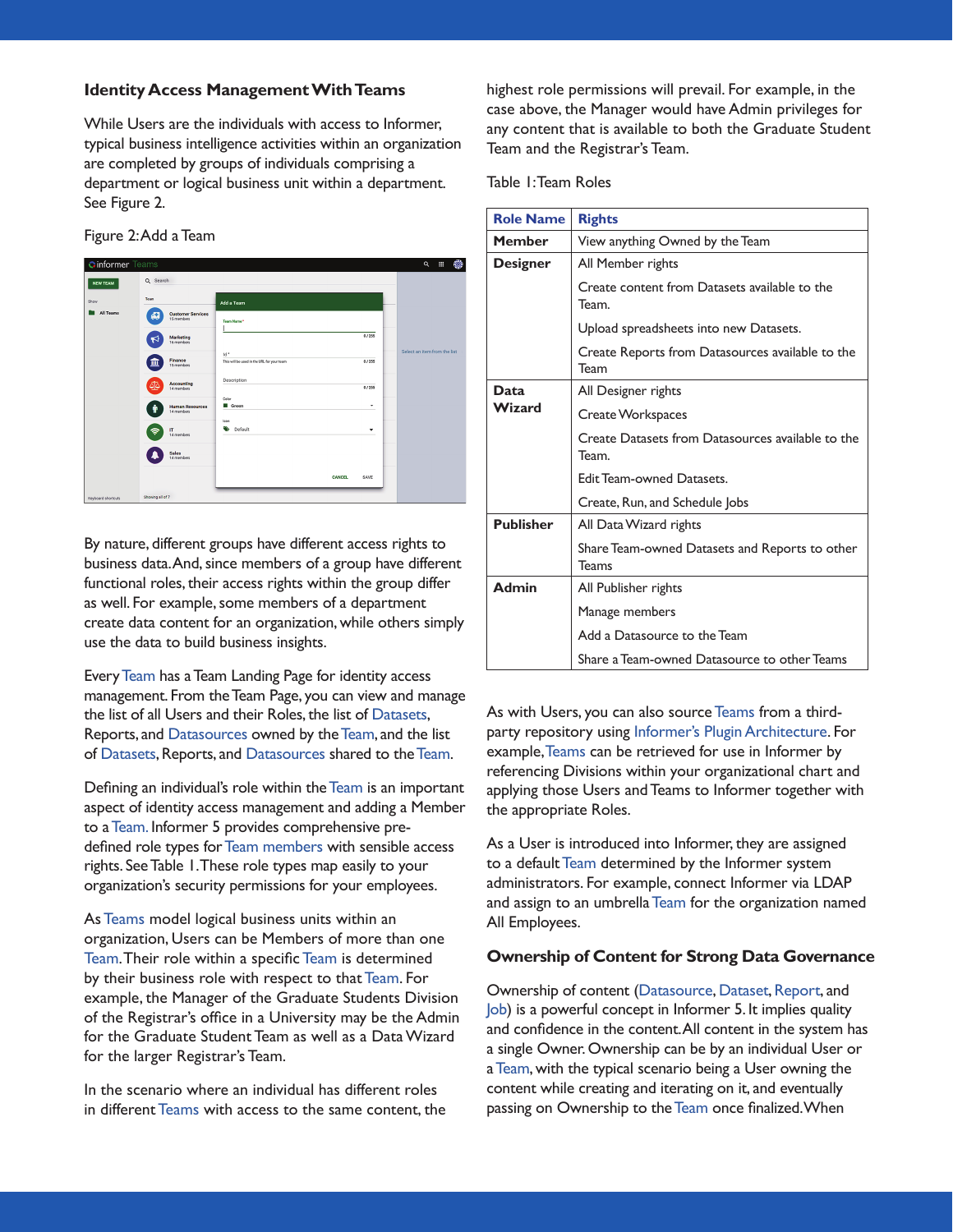content is owned by a [Team](https://entrinsik.com/informer/informer-teams/), it represents a credible single source of truth providing for Data Governance.

Ownership is an important part of privilege access management as it implies privileges on the content and determines who can modify an entity. As a result, the content quality is preserved and once shared with others, holds credibility.

If the Owner is a User, then the User is considered an Admin for the content with all functional privileges – create, edit, copy, delete. If the Owner is a [Team,](https://entrinsik.com/informer/informer-teams/) then the Role within the [Team](https://entrinsik.com/informer/informer-teams/) determines the privileges on the content. See Table 1: Team Roles for role definitions and privileges.

## **Best Practices Data Governance example for creating and Ownership of a Dataset**

Bob is a member of the Human Resources Team with a Data Wizard role. He creates a Company Attrition Rate Dataset by pulling in appropriate data and creating Data Flows. He is the Owner of the [Dataset](https://entrinsik.com/informer/datasets/) and thus considered the Administrator of the [Dataset.](https://entrinsik.com/informer/datasets/) This is now his personal workspace to iterate on the creation of the [Dataset.](https://entrinsik.com/informer/datasets/)

After he is satisfied with the [Dataset](https://entrinsik.com/informer/datasets/), he changes Ownership from himself to the Human Resources Team. The Team can then iterate on the [Dataset](https://entrinsik.com/informer/datasets/) in a collaborative fashion. Once the [Dataset](https://entrinsik.com/informer/datasets/) is finalized, the Publisher role within the Human Resources Team can then decide to which other Teams the [Dataset](https://entrinsik.com/informer/datasets/) should be shared. The [Dataset](https://entrinsik.com/informer/datasets/) now holds credibility as it is owned and shared by the Human Resources Team within the organization. This example of privilege access management applies to all content – [Datasets](https://entrinsik.com/informer/datasets/), Reports, and [Datasources](https://entrinsik.com/informer/datasources/) – and provides Data Governance.

## **Sharing Content Confidently**

Organizations rely on departments to share content between each other reliably and confidently. Sharing content while tracking edits and editors enables [Teams](https://entrinsik.com/informer/informer-teams/) to create a library of curated content and provides for Data Governance. With Informer, providing content access to members outside of your [Team](https://entrinsik.com/informer/informer-teams/) is tightly controlled and monitored.

In Informer 5, [Datasets](https://entrinsik.com/informer/datasets/) and [Reports](https://entrinsik.com/informer/data-visualization-in-new-ways/) are either shared across [Teams](https://entrinsik.com/informer/informer-teams/) in full (though read-only), regardless of a User's role within the shared [Team,](https://entrinsik.com/informer/informer-teams/) or not shared at all. Users with the appropriate Role within the owning [Team](https://entrinsik.com/informer/informer-teams/) have edit capability.

#### **Datasource Sharing**

Sharing a [Datasource](https://entrinsik.com/informer/datasources/) provides [Teams](https://entrinsik.com/informer/informer-teams/) with query access to the [Datasource](https://entrinsik.com/informer/datasources/) as specified on an individual [Team](https://entrinsik.com/informer/informer-teams/) basis (Limited Access, Full Access, Custom Access, or No Access). See table 2.

Selecting a level of access for a Shared Team means choosing the access level that a Data Wizard, Publisher, and Administrator on the Shared Team are allowed.

| Table 2: Datasource Access Roles |  |
|----------------------------------|--|
|----------------------------------|--|

| <b>Role</b><br><b>Name</b> | <b>Rights</b>                                                             |
|----------------------------|---------------------------------------------------------------------------|
| <b>No Access</b>           | Default - Datasource does not appear                                      |
| Limited<br><b>Access</b>   | Only the Query Designer may be used to create<br><b>Datasets</b>          |
|                            | No Restricted Fields                                                      |
| <b>Full Access</b>         | Datasource can be queried without any<br>restrictions                     |
| Custom<br><b>Access</b>    | Only the Query Designer may be used to create<br>Datasets                 |
|                            | Selected Mapping Sets only (choose whether to<br>allow Restricted Fields) |

#### **Dataset and Report Sharing**

Sharing a [Dataset](https://entrinsik.com/informer/datasets/) provides read-only access to the selected [Teams](https://entrinsik.com/informer/informer-teams/) while the Dataset Owner retains editing access to the [Dataset](https://entrinsik.com/informer/datasets/). Privilege access management determines when sharing a [Dataset](https://entrinsik.com/informer/datasets/), the Sharing Team must select the level of access being given to the selected Team (No Access, Full Access, or Custom Access) See Figure 3. Custom Access gives only a [Filtered view](https://entrinsik.com/informer/data-filters/) of the [Dataset](https://entrinsik.com/informer/datasets/) to the selected [Team](https://entrinsik.com/informer/informer-teams/) as rows are filtered out of the view. This is a way to also achieve row level security.

#### Figure 3: Sharing a Dataset access tab